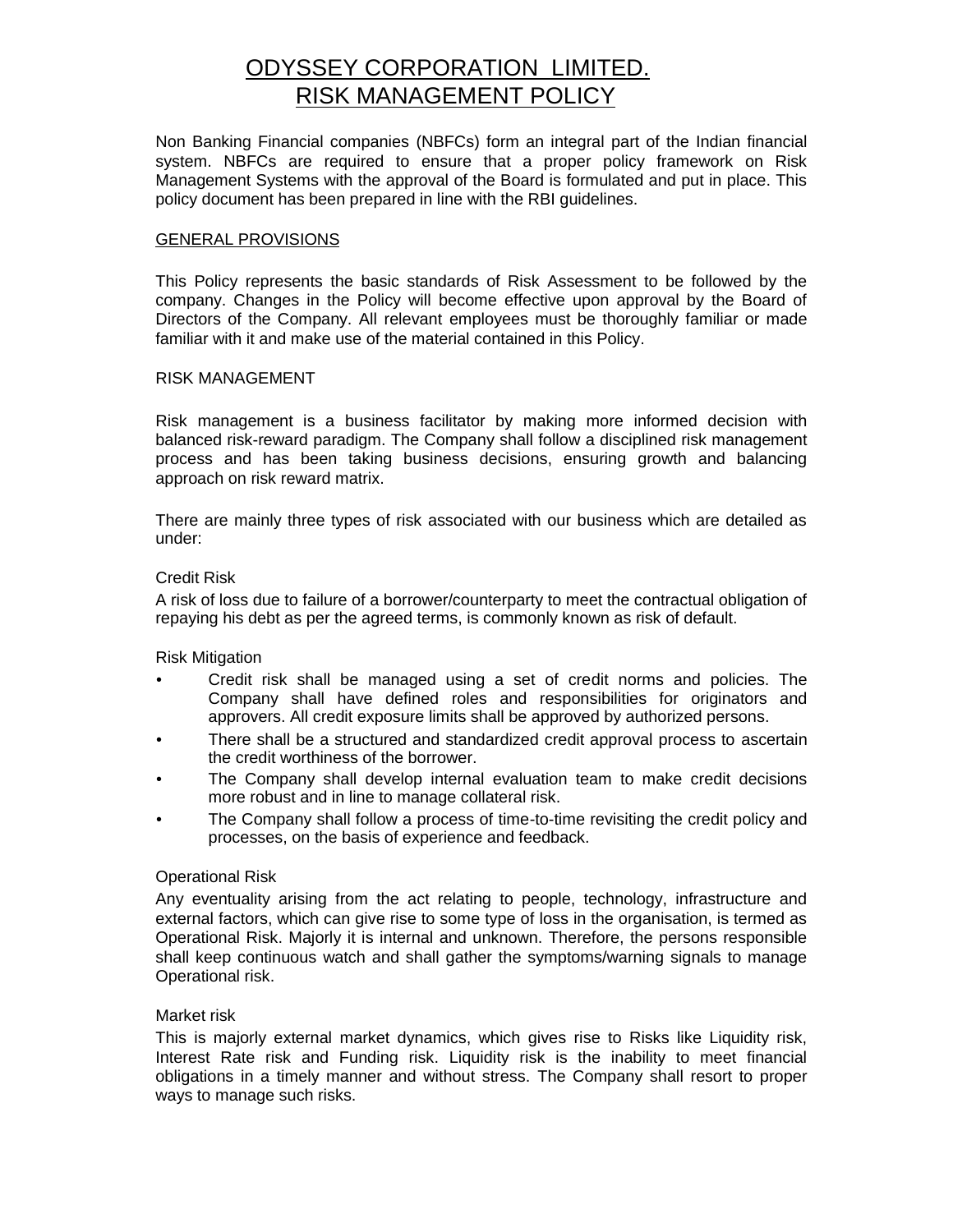# ODYSSEY CORPORATION LIMITED. RISK MANAGEMENT POLICY

Risk Mitigation

• As a contingency plan the Company shall maintain sufficient approved but un drawn credit lines on a continuous basis as buffer to manage eventuality of liquidity constraints.

The Company shall be compliant in terms of regulatory norms and therefore shall effectively manage regulatory risk. Effective Customer redressal mechanism and fair practices shall keep legal risk under control.

The Company shall have processes in place, to manage the risk of fraud and the suspected frauds are reported, wherever necessary.

## RISK ASSESSMENT OF BORROWERS

It is generally recognized that certain borrowers may be of a higher or lower risk category depending on the customer's background, type of business, our references, borrowers net worth and the ability to refund and pay interest etc. As such, the principal officer shall apply to each of the customers due diligence measures on a risk sensitive basis and shall divide the same in three categories HIGH MEDIUM AND LOW which shall be reviewed every year. Initially all the new clients are to be marked as high – risk category, however they may be subsequently recatgorised depending on their performance based on our own experiences. The basic principal enshrined in this approach is that the concerned persons should adopt an enhanced customer due diligence process for higher risk customers. Conversely, a simplified customer due diligence process may be adopted for lower risk of categories of customers. In line with risk based approach, the type and amount of information and documents shall vary depending on the risk category of a particular borrower and should be collected from the client. The beneficial owners working should be done for all corporate clients and background check of all directors. In case of a borrower who subsequently has turned out to be a Politically Exposed person, proper risk management system should be put in place to determine the beneficial ownership from such clients or potential clients. Once we are privy to such publicly available information or the commercial electronic database of PEPs, we should seek additional relevant information from such client pertaining to ownership issues and other risks associated with such persons and take call whether such exposure to him or his company we should continue or terminate the relationship after giving notice in advance. As a policy without concurrence of top management, no such identified PEP account is to be granted loan. Suspicion of ML/FT activities or other factors give rise to belief that the client does not fall under the low risk category, and the risk perception shall accordingly changed.

## OBLIGATIONS OF THE PRINCIPAL OFFICER

The Principal Officer is required to carry out risk assessment to identify, assess and take effective measures to mitigate its money laundering and terrorist financing risk with respect to such borrower, countries or geographical areas, nature and volume of transaction, payments method used by borrowers. The risk assessment shall also take into account any country specific information provided or circulated by Government of India and SEBI from time to time, as well as the updated list of individuals and entities who are subjected to sanction measures as required under the various United Nations Security Counsel .